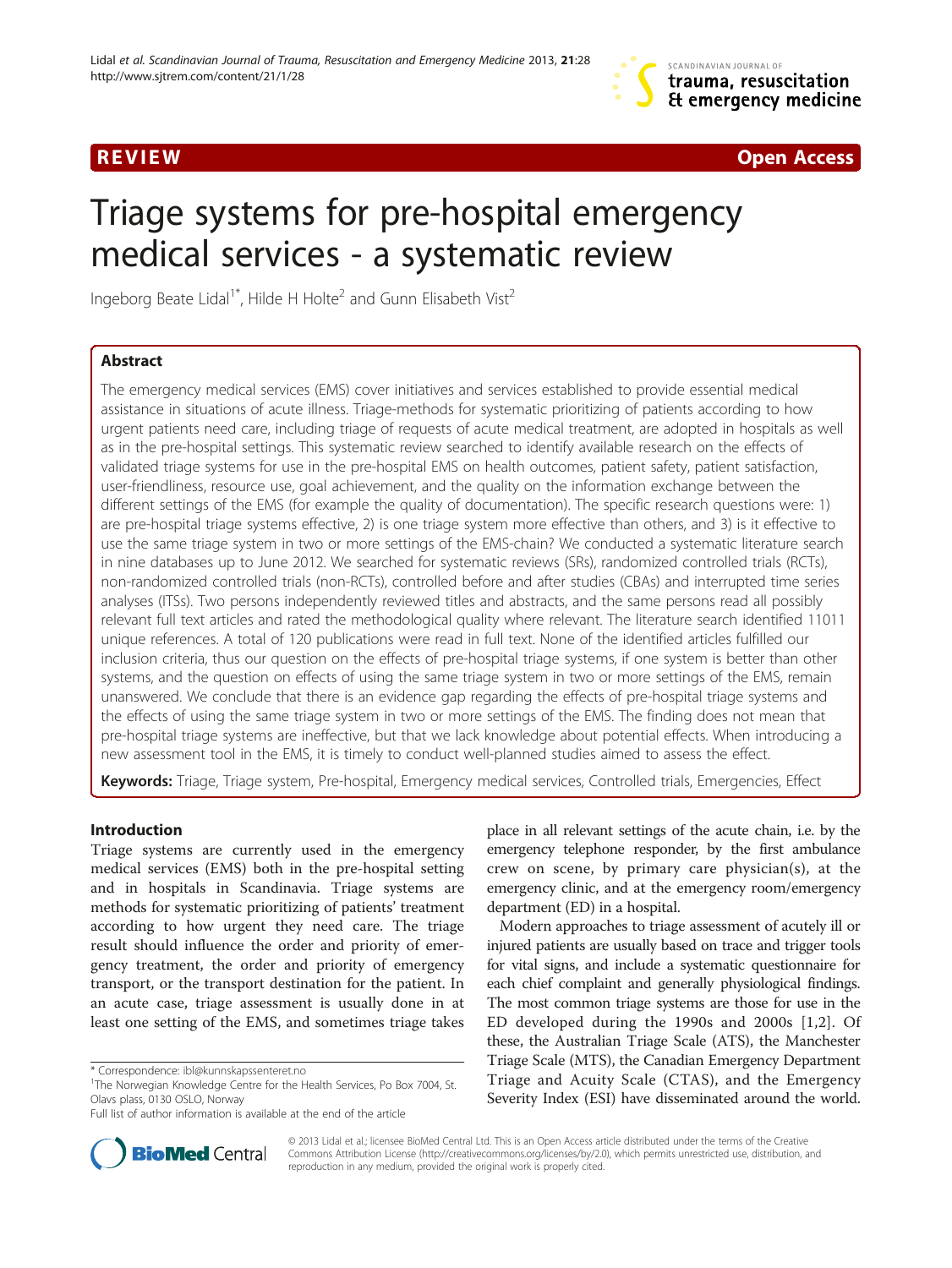Systematic triage assessment of all patients according to validated methods is less common in the pre-hospital setting. However, telephone triage utilizes protocols to help sort symptoms presented by the caller and to activate appropriate dispositions [[3](#page-4-0)-[6](#page-4-0)]. Recently, the medical emergency triage and treatment system (METTS) [\[7](#page-4-0)], developed in Sweden, introduced METTS-pre specifically for the use in ambulances services [[8](#page-4-0)].

Many countries in Europe, including the Scandinavian countries do not have a national mandatory triage scale. Within these countries, or even within counties, triage systems implemented are considered with respect to how they may fit the local context, for example population, size of hospital, resources, topography etc. In 2002, Göransson et al. conducted a Swedish national survey and revealed that a total of 37 different versions of triage systems were used, and about half of the participating EDs did not use a triage system at all [\[9](#page-4-0)]. By 2010, 97% of Swedish EDs had introduced triage scales, and METTS is the triage scale most commonly implemented across the country [\[10](#page-4-0)]. Triage systems are used in about 75%  $(n = 15)$  of the Danish EDs [\[4](#page-4-0)]. In Denmark, the Adaptive process triage (ADAPT) [\[11\]](#page-4-0) has been reported to be the most frequently used validated triage system, used by 25% of the EDs, while 40% of the EDs used non-validated systems [[4\]](#page-4-0). In Norway, both university hospitals and local hospitals have implemented triage systems or are about to do so, and METTS, MTS and also non-validated triage system seems to be the most common choices.

In 2010, the Swedish Council on Health Technology Assessment (Statens beredning för medicinsk utvärdering; SBU) published a systematic review of the literature on the effect of interventions aimed to improve patient flow in the ED [[12\]](#page-4-0). The SBU included evaluation of triage systems for use in somatic adult patients. The authors claimed that there was insufficient scientific documentation to decide whether triage scales are reproducible, and also whether the studied triage scales (METTS, ADAPT, MTS) differs concerning safety, reliability and reproducibility [[12](#page-4-0)]. The review indicated that patients with less acute need for care as assessed by triage seemed to be less likely to die within short time compared to patients whose need for acute care were higher as assessed with the same triage system. The effect of triage systems used in the pre-hospital setting was not evaluated, nor was the effects of implementing the same triage system in two or more settings of the EMS [\[12](#page-4-0)]. Another systematic review [\[13\]](#page-4-0) asked whether triage systems across a broad spectrum of health services affect patient flow. The authors found conflicting evidence on improvement in overall patient flow with the use of triage systems that only prioritize patients, without providing any treatment. Pre-hospital emergency triage was not a subject of the review.

In the Norwegian ambulance services, some of the district ambulance services have implemented validated triage methods or are about to do so [[14\]](#page-4-0). Research that evaluates the effect of pre-hospital triage systems might influence the choice of which triage system to implement. This systematic review aims to identify and critically review literature that evaluates the effect of validated triage systems for use in the pre-hospital setting on health outcomes, patient safety, patient satisfaction, satisfaction with the use of the triage system(s), resource use, goal achievement, and quality of the information exchange between the different settings of the EMS (for example the quality of documentation). The specific research questions are: 1) are triage systems, used in the pre-hospital setting, effective; 2) is one triage system more effective than others; and 3) is it effective to use the same triage system in two or more settings of the acute chain? The current systematic review is an update of our Norwegian report raising the same research questions [\[15\]](#page-5-0).

# Methods

The systematic literature search was conducted in June, 2012 (week 22). MEDLINE, Cinahl, EMBASE, PsycINFO, Cochrane Database of Systematic Reviews, Cochrane Central Register of Controlled Trials (CENTRAL), British nursing index (BNI), DARE via CRD and HTA via CRD were systematically searched. We applied no restrictions considering publication language. Full details of the search terms used in MEDLINE are shown in Additional file [1](#page-4-0), and the search details for all databases are shown in the Additional file in our Norwegian report [[15](#page-5-0)]. The search was complemented by a search in reference lists in review articles. We also contacted experts in Norway.

Two persons independently read titles and abstracts to identify possibly relevant articles, and the same persons independently read the full text version of possibly relevant articles identified. Any disagreement was settled by discussion or by involving a third person. We evaluated the relevance of selected articles based on the inclusion and exclusion criteria listed in Table [1.](#page-2-0) The quality judgment of the potentially relevant systematic reviews identified in the search was assessed by two persons independently using a standard checklist (Additional file [2\)](#page-4-0) based on information on search strategy, inclusion criteria, selection bias, assessment of intern validity, assessment of methodological quality of included studies, how results were summarized and if the conclusions were in accordance with extracted data.

For this review of the literature, we planned to assess the methodological quality of included studies [[16](#page-5-0)], to summarize their results by a descriptive synthesis or with meta-analyses by the use of Review Manager 5.1 [[17](#page-5-0)] where appropriate, and to assess to which degree we could have confidence in results by the use of the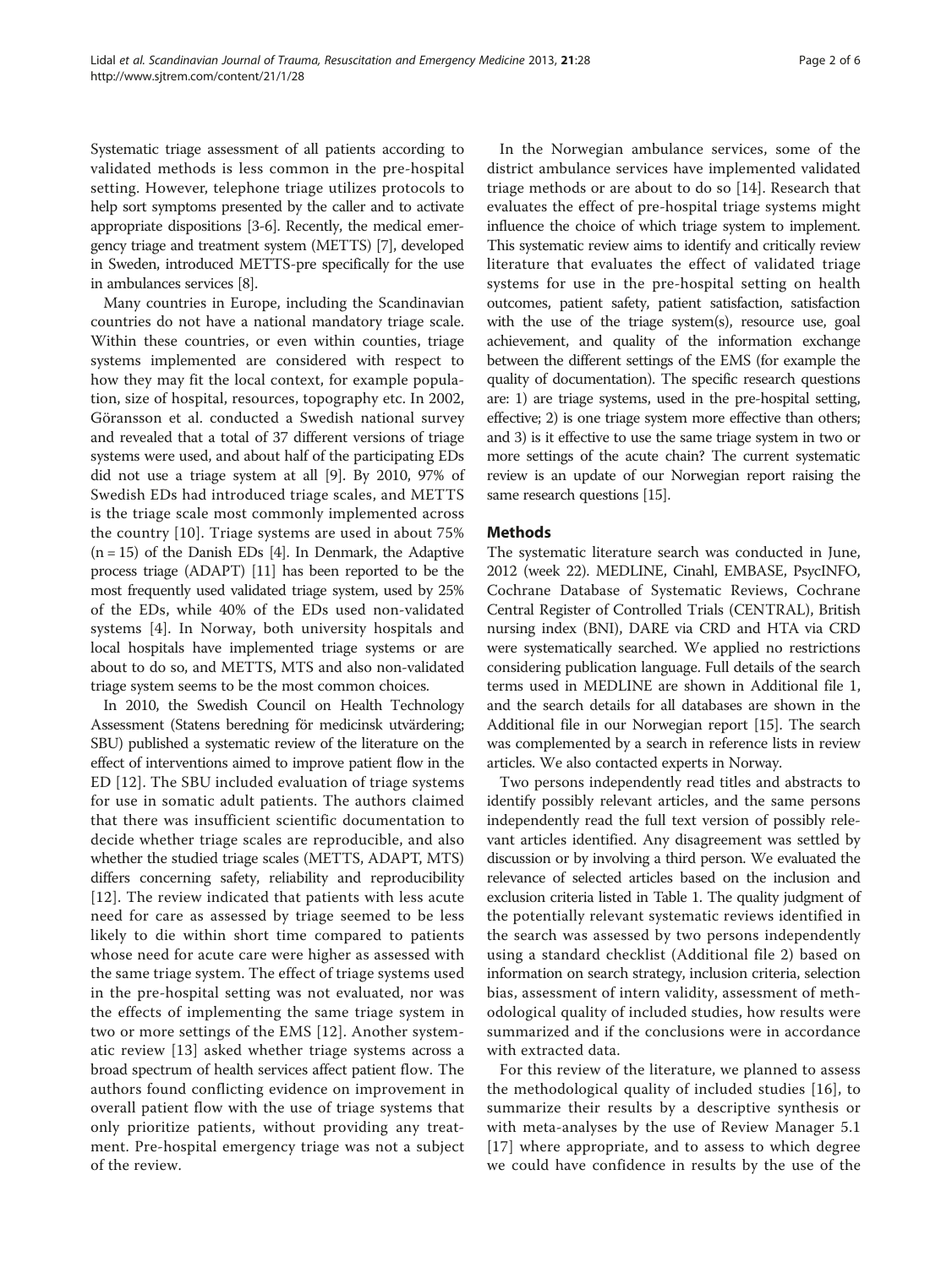| Study population | Patients of all age ages in the need for acute care (acutely ill or seriously injured somatic or psychiatric patients)                                                                                                                                                                                                                  |
|------------------|-----------------------------------------------------------------------------------------------------------------------------------------------------------------------------------------------------------------------------------------------------------------------------------------------------------------------------------------|
| Intervention     | Patient prioritizing by the use of a validated triage system in the pre-hospital setting; face-to-face or telephone<br>triage-assessment                                                                                                                                                                                                |
| Comparison       | Acutely ill or seriously injured patients who were assessed with a triage system different from that of the intervention,<br>or who were not triaged at all in the same type of setting                                                                                                                                                 |
| Outcomes         | Health outcomes (mortality, morbidity)                                                                                                                                                                                                                                                                                                  |
|                  | Patient safety (for example undertriage)                                                                                                                                                                                                                                                                                                |
|                  | Patient satisfaction                                                                                                                                                                                                                                                                                                                    |
|                  | Job-satisfaction with the triage systems among health workers                                                                                                                                                                                                                                                                           |
|                  | Resources use (for example overtriage)                                                                                                                                                                                                                                                                                                  |
|                  | To what degree triage was completed (goal achievement)                                                                                                                                                                                                                                                                                  |
|                  | The quality of the information exchange between the different settings of the EMS<br>(for example the quality of documentation)                                                                                                                                                                                                         |
| Study design     | Systematic review of high quality (see checklist, Additional file 2)                                                                                                                                                                                                                                                                    |
|                  | Randomized controlled trial (RCT)                                                                                                                                                                                                                                                                                                       |
|                  | Non-randomized controlled study (non-RCT)                                                                                                                                                                                                                                                                                               |
|                  | Controlled before-and-after study (CBA)                                                                                                                                                                                                                                                                                                 |
|                  | Interrupted time series analysis (ITS)                                                                                                                                                                                                                                                                                                  |
| Exclusion        | Studies were excluded if triage assessment was done in the hospital setting only without including triage<br>assessment in any of the pre-hospital settings, if the patients were not acutely ill or seriously injured, or if there<br>was no use of a comparison for the evaluation of the effects of a triage system or an ITS design |

### <span id="page-2-0"></span>Table 1 Inclusion and exclusion criteria

GRADE methodology (Grading of Recommendations, Assessment, Development, and Evaluation) [\[18\]](#page-5-0).

on a scientific study or because they did not deal with acutely ill or seriously injured patients.

## Results

The literature search identified 13959 titles, and after removing duplicates, 11011 unique references. The distribution of the references were as follows: in MEDLINE and EMBASE 9981 hits, Cinahl 1529 hits, PsycINFO 617 hits, Cochrane Database of Systematic Reviews 8 hits, Cochrane Central Register of Controlled Trials (CENTRAL) 466 hits, British nursing index (BNI) 487 hits, DARE via CRD 757 hits and HTA via CRD 114 hits.

We selected 120 publications for evaluation in full text (Figure [1](#page-3-0)). The final selection was based on relevance according to our inclusion criteria. Only one article, a systematic review [[19\]](#page-5-0), was considered relevant, but its low methodological quality (see Additional file [2](#page-4-0)) did not allow for inclusion in our systematic review. Details of why studies were excluded are reported in Additional file [3](#page-4-0): Table S1.

None of the 120 articles studied in full text fulfilled all our inclusion criteria. Several of these articles failed to fulfill two or more of our inclusion criteria. More than half  $(n = 66)$  of the studies were excluded because they did not evaluate triage systems. In another 26 studies, the main reason for exclusion was the study design. Twenty-two studies were excluded since the study-setting did not include pre-hospital triage, and the remaining publications were excluded because they were not based

#### **Discussion**

The main finding of this systematic review is that there is a lack of scientific documentation evaluating whether or not pre-hospital triage systems are effective, if one triage system is more effective than others, and whether or not it is effective to use the same triage system in two or more settings of an EMS regarding health outcomes, patient safety, patient satisfaction, user-friendliness, resource use, goal achievement, and regarding the quality of the information flow between the different settings of the EMS. Although we conducted a broad systematic search in several databases, we did not find any systematic reviews of high quality, controlled studies (RCTs, non-RCTs or CBAs) or ITSs that could answer any of the three research questions addressed in this systematic review.

The 120 articles that we selected for further evaluation in full text, dealt with various settings of the EMS and included study populations from the somatic field and the psychiatric field as well as patients of all age. However, all the publications failed to fulfill our inclusion criteria in some way.

To study effects of interventions, controlled studies or ITS designs are needed [\[20](#page-5-0)]. Many of the full text articles we evaluated, did not use any of these designs, thus an assessment of effect cannot possible be drawn. It has been questioned whether an RCT design is suitable for studies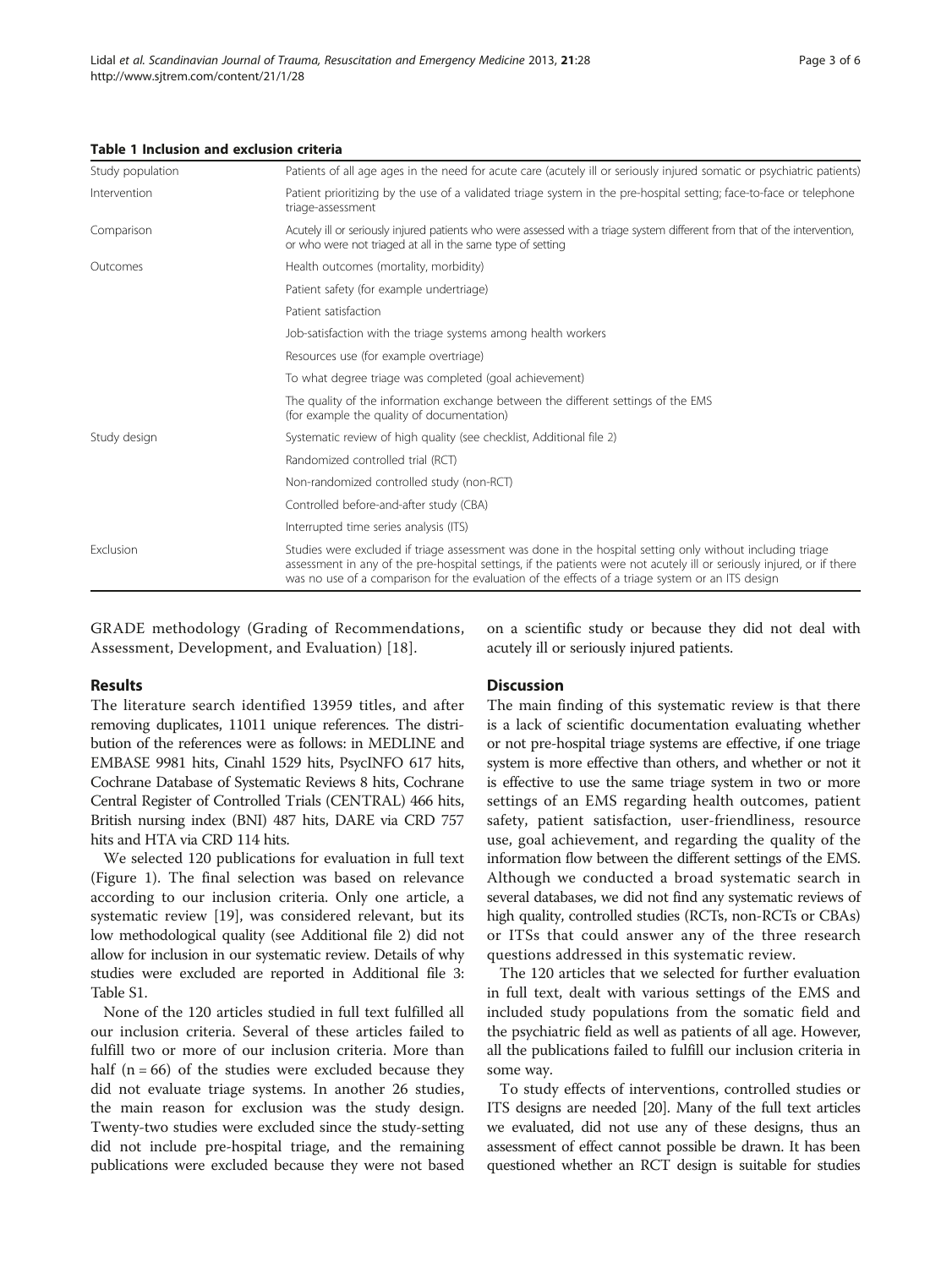<span id="page-3-0"></span>

conducted in the EMS pre-hospital setting [[21](#page-5-0)]. Recently, in The New England Journal of Medicine [\[21\]](#page-5-0), examples of situations where it may be difficult or ethically unjustifiable to conduct an RCT were given. When it comes to the study of triage systems, however, we claim that it should be possible to carry out studies with control groups. A suggestion could be to compare outcomes of the intervention (the use of a triage system) with the neighboring municipality / neighboring region that have not introduced a triage system or have chosen a different triage system, or by the use of an ITS.

One of the studies identified in our search is a good example that controlled trials are feasible in this field: Ortolani et al. studied the usefulness of pre-hospital triage with regard to treatment delay and mortality in patients with ST-elevation myocardial infarction (STEMI) complicated by cardiogenic shock referred for primary percutaneous coronary intervention [\[22\]](#page-5-0). They conducted a controlled study by the use of differently equipped ambulances, one type ambulances equipped for triage (intervention) and one type without triage facilities (control). The triage procedure was described as to diagnose myocardial infarction by the use of technical equipment available in the ambulance, such as electrocardiogram (ECG) and to communicate with a cardiologist via a mobile communication network. The reason why we excluded Ortolani's study from this systematic review was that the authors did not report use of a validated triage system.

Many publications were excluded since they did not study pre-hospital triage or triage in the primary care setting, but triage in-hospital. The SBU has summarized and evaluated the evidence on the effect of triage systems in EDs [\[12\]](#page-4-0). In their review, based on the original report [[23](#page-5-0)], focusing on triage related interventions to improve patient flow in EDs, the authors call for more attention to processes outside the ED including processes before the ED, i.e. in primary care and in pre-hospital settings. The authors also underlined a need for studies evaluating processes after the ED stay, like provision of hospital beds. The SBU report emphasized the interlaced relationship between processes before, in and after ED stay.

The use of triage systems are about to be introduced in all parts of the EMS in the Scandinavian countries. The aims are to improve the initial assessment of patients in need of acute care, to manage resources and to increase the quality of professional prioritizing of patients. The idea of good patient flow is also central. The choice of which triage system to implement, should be evidence based. The fact that there are no published studies on the effect of triage systems used to determine the level of urgency in the pre-hospital settings is an important finding itself. It does not mean that triage does not work or that triage is ineffective. However, we cannot say how effective triage systems are and if one system is superior to another. Thus, we need well planned controlled studies or ITSs on the effects of out of hospital triage systems.

We underline that although we did not find relevant studies evaluating the effect of pre-hospital triage systems or the effect of using the same triage systems in two or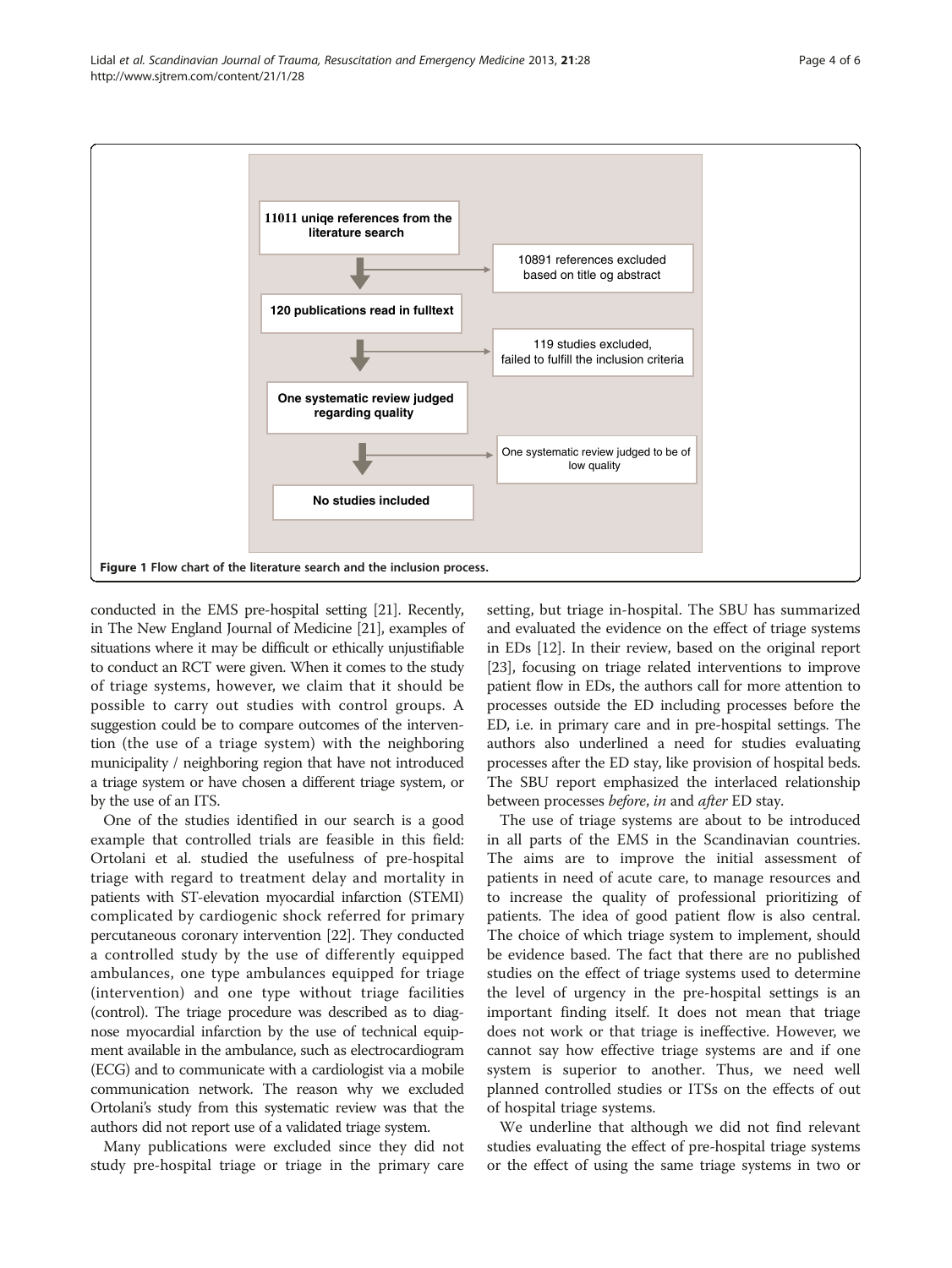<span id="page-4-0"></span>more settings of the EMS, it is of course possible that there are studies that our search did not capture. We conducted a broad literature search, however we cannot be certain that we used the best suitable search-terms and MeSH (Medical Subject Headings)-terms (Additional file 1).

Scientific approaches with different study designs have the potential to inform the choice of a triage system in different ways. However, research on effects of an intervention is best studied by undertaking RCTs because they are more likely to provide unbiased information than other study designs [\[20\]](#page-5-0). We extended our systematic review to include publications with the following additional designs: non-RCTs, CBAs and ITSs and still, we did not find any studies to include.

The current systematic review is an update of our Norwegian report raising the same research questions [[15](#page-5-0)]. Although the results are already available in Norwegian, we claim that it is important to publish the results in an international journal because of the following reasons: 1)It is important to update the review to include potential new studies, 2) It is important to inform the field of trauma and emergency medicine that studies on the effect of pre-hospital triage systems are needed, also to those who do not read Norwegian, 3) To highlight the importance of well-planned studies minimizing or avoiding the risk of bias, 4) To inform decision makers that current knowledge on pre-hospital triage-systems lack scientific evidence on effect, 5) To avoid duplication of effort.

### Conclusion

From this systematic review, we conclude that there is a lack of scientific evidence about the effects of validated pre-hospital triage systems and about the effects of using the same triage system in two or more settings of the EMS. The fact that there is no robust evidence on the effect of pre-hospital triage systems does not mean that such systems are ineffective. It means that we do not know whether the systems are effective, nor can we suggest the size of a potential effect. When introducing a new assessment tool in the EMS, it is timely to conduct a study. In the case of a pre-hospital triage system, we emphasize the importance of well-planned studies aimed to assess effect, such as RCTs, cluster RCTs, controlled beforeand-after studies or interrupted time series analysis with three observations before and after the triage-intervention.

# Additional files

[Additional file 1:](http://www.biomedcentral.com/content/supplementary/1757-7241-21-28-S1.doc) Search strategy.

[Additional file 2:](http://www.biomedcentral.com/content/supplementary/1757-7241-21-28-S2.docx) Checklist for quality assessment of systematic reviews. [Additional file 3: Table S1.](http://www.biomedcentral.com/content/supplementary/1757-7241-21-28-S3.docx) List of excluded studies.

Competing interests

All three authors declare that we have no competing interests.

#### Authors' contributions

All three authors (IBL, HHH and GEV) planned and designed this systematic review. IBL and HHH independently read titles and abstracts to identify possibly relevant articles, and read the full text version of possibly relevant articles. IBL and HHH assessed the relevance of selected articles. Any disagreement was settled by discussion or by involving GEV. All three authors participated with writing the manuscript. All authors read and approved the final manuscript.

#### Acknowledgements

We wish to express our gratitude to Malene W. Gundersen who performed the literature search. The authors thank Helen Brandstorp, Endre Sandvik, Elisabeth Holm Hansen, Anders Holtan and Siv Moen who shared their expertise with valuable information on triage to our Norwegian report on which this systematic review is an update of [\[15](#page-5-0)]. The authors also thank Eldar Søreide, Marius Rehn, Elisabeth Jeppesen and Signe Agnes Flottorp for their peer review contributions to our initial Norwegian report [[15](#page-5-0)].

#### Author details

<sup>1</sup>The Norwegian Knowledge Centre for the Health Services, Po Box 7004, St Olavs plass, 0130 OSLO, Norway. <sup>2</sup>The Norwegian Knowledge Centre for the Health Services, St. Olavs plass, Po Box 7004, OSLO 0130 Norway.

#### Received: 28 September 2012 Accepted: 24 March 2013 Published: 15 April 2013

#### References

- 1. Farrohknia N, Castrén M, Lind AEL, Oredsson S, Jonsson H, Asplund K, et al: Emergency department triage scales and their components: A systematic review of the scientific evidence. Scand J Trauma Resusc Emerg Med 2011, 19(42):1–13.
- 2. Christ M, Grossmann F, Winter D, Bingisser R, Platz E: Modern triage in the emergency department. Deutsches Arzteblatt International. Arztebl 2010, 107(50):892–898.
- 3. Hansen EH, Hunskaar S: Differences in requests to out-of-hours services in Norway. Tidsskr Nor Laegeforen 2007, 127:1344–1346.
- 4. Lindberg SO, la Lerche CJ, Folkestad L, Hallas P, Brabrand M: The use of triage in Danish emergency departments. Dan Med Bull 2011, 58(10):A4301.
- 5. Carrasqueiro S, Oliviera M, Encarnacão P: Evaluation of telephone triage and advice services: a systematic review on methods, metrics and results. Stud Health Technol Inform 2011, 169:407–411.
- 6. Huibers L, Smits M, Renaud V, Giesen P, Wensing M: Safety of telephone triage in out-of-hours care: a systematic review. Scand J Prim Health Care 2011, 29(4):198–209.
- 7. Widgren BR, Jourak M: Medical Emergency Triage and Treatment System (METTS): A new protocol in primary triage and secondary priority decision in emergency medicine. J Emerg Med 2011, 40:623-628.
- 8. METTS-Pre. Sahlgrenska Universitetssjukhuset. Available from: [http://](http://ebookbrowse.com/gdoc.php?id=369647171&url=c1553c872ce92cf888557a17fbfe092f) [ebookbrowse.com/gdoc.php?](http://ebookbrowse.com/gdoc.php?id=369647171&url=c1553c872ce92cf888557a17fbfe092f)
- [id=369647171&url=c1553c872ce92cf888557a17fbfe092f](http://ebookbrowse.com/gdoc.php?id=369647171&url=c1553c872ce92cf888557a17fbfe092f). 9. Goransson K, Ehrenberg A, Ehnfors M: Triage in emergency departments: national survey. J Clinical Nursing 2005, 14(9):74.
- 10. Farrohknia N, Göransson KE: Swedish emergency department triage and interventions for improved patietn flows: a national update. Scand J Trauma Resusc Emerg Med 2011, 19(72):1–5.
- 11. Nordberg M, Lethvall S, Castrén M: The validity of the triage system ADAPT. Scand J Trauma Resusc Emerg Med 2010, 18(Suppl 1):36.
- 12. SBU: Triage och flödesprocesser på akutmottagningen En systematisk litteraturöversikt. 2010. Available from: [http://www.sbu.se/upload/](http://www.sbu.se/upload/Publikationer/Content0/1/Triage_fulltext.pdf) [Publikationer/Content0/1/Triage\\_fulltext.pdf.](http://www.sbu.se/upload/Publikationer/Content0/1/Triage_fulltext.pdf)
- 13. Harding KE, Taylor NF, Leggat SG: Do triage systems in healthcare improve patient flow? A systematic review of the literature. Aust Health Rev 2011, 35(3):371–383.
- 14. Moen S: The implementation of METTS triagesystem in the ambulance services in Sør-Trøndelag (Conference presentation in Norwegian). Skandinavisk akuttmedisin 2011. Available from: [http://www.google.no/url?](http://www.google.no/url?sa=t&rct=j&q=&esrc=s&source=web&cd=9&cad=rja&ved=0CFkQFjAI&url=http%3A%2F%2Fakuttmedisin2011.org%2Fforedrag_pdf%2F2Sesjon_B1_Siv_Moen.pdf&ei=1B9cUMzPLO6N4gT9yICYBQ&usg=AFQjCNEarE-QtfvC4PWU69F768gxYju9Rw&sig2=cNN9NGnESQyUp7TcbTWJ8Q) [sa=t&rct=j&q=&esrc=s&source=web&cd=9&cad=rja&ved=0CFkQFjAI&url=http%](http://www.google.no/url?sa=t&rct=j&q=&esrc=s&source=web&cd=9&cad=rja&ved=0CFkQFjAI&url=http%3A%2F%2Fakuttmedisin2011.org%2Fforedrag_pdf%2F2Sesjon_B1_Siv_Moen.pdf&ei=1B9cUMzPLO6N4gT9yICYBQ&usg=AFQjCNEarE-QtfvC4PWU69F768gxYju9Rw&sig2=cNN9NGnESQyUp7TcbTWJ8Q) [3A%2F%2Fakuttmedisin2011.org%2Fforedrag\\_pdf%2F2Sesjon\\_B1\\_Siv\\_Moen.](http://www.google.no/url?sa=t&rct=j&q=&esrc=s&source=web&cd=9&cad=rja&ved=0CFkQFjAI&url=http%3A%2F%2Fakuttmedisin2011.org%2Fforedrag_pdf%2F2Sesjon_B1_Siv_Moen.pdf&ei=1B9cUMzPLO6N4gT9yICYBQ&usg=AFQjCNEarE-QtfvC4PWU69F768gxYju9Rw&sig2=cNN9NGnESQyUp7TcbTWJ8Q) [pdf&ei=1B9cUMzPLO6N4gT9yICYBQ&usg=AFQjCNEarE-](http://www.google.no/url?sa=t&rct=j&q=&esrc=s&source=web&cd=9&cad=rja&ved=0CFkQFjAI&url=http%3A%2F%2Fakuttmedisin2011.org%2Fforedrag_pdf%2F2Sesjon_B1_Siv_Moen.pdf&ei=1B9cUMzPLO6N4gT9yICYBQ&usg=AFQjCNEarE-QtfvC4PWU69F768gxYju9Rw&sig2=cNN9NGnESQyUp7TcbTWJ8Q)[QtfvC4PWU69F768gxYju9Rw&sig2=cNN9NGnESQyUp7TcbTWJ8Q](http://www.google.no/url?sa=t&rct=j&q=&esrc=s&source=web&cd=9&cad=rja&ved=0CFkQFjAI&url=http%3A%2F%2Fakuttmedisin2011.org%2Fforedrag_pdf%2F2Sesjon_B1_Siv_Moen.pdf&ei=1B9cUMzPLO6N4gT9yICYBQ&usg=AFQjCNEarE-QtfvC4PWU69F768gxYju9Rw&sig2=cNN9NGnESQyUp7TcbTWJ8Q).